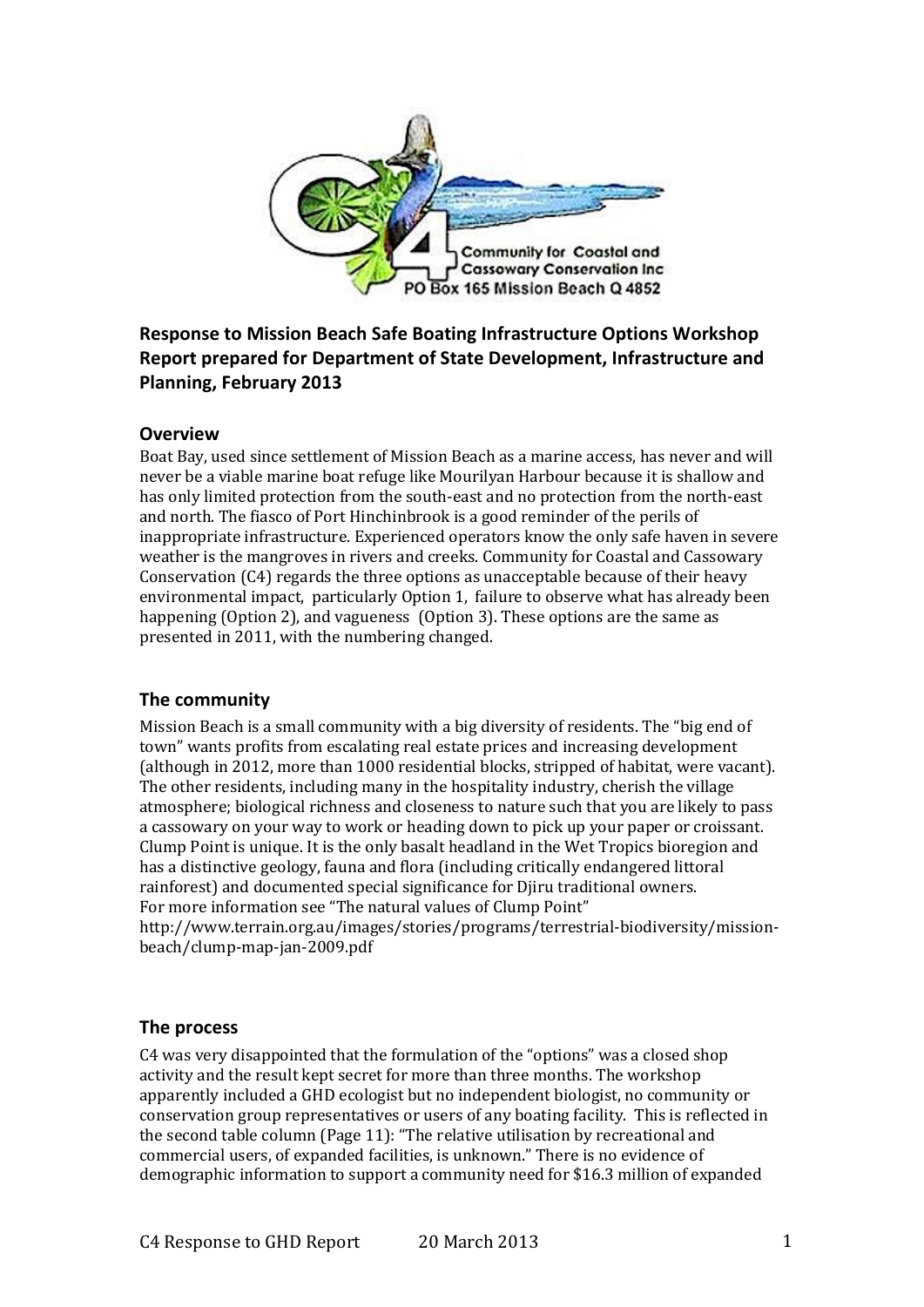marine facilities or consideration of the fact that such a big expansion would jeopardise the value of nature-based tourism identified by Mission Beach Business and Tourism as the major activity which draws visitors to Mission Beach rather than Cairns, Townsville, Airlie Beach or Port Douglas.

Why have these options been listed before "Community needs (to be determined via targeted consultation with key stakeholders)" outlined in the methodology (Page 6) have been determined? Are there any options available if the "community needs" do not match the proffered options?

We are being asked to consider options without any accurate idea of the consequences. The resulting document also seems to put undue emphasis on finding ways to avoid mandatory assessments rather than looking for options which deliver value and can be adopted if they pass the due process of assessment to ensure they do not jeopardise the World Heritage values and status of the Great Barrier Reef.

### **The document**

Most Mission Beach residents when surveyed would agree that "safe boating" is a priority. This is recognised in the title and main aim of the workshop. We need to clarify what is meant by "safe boating" as relevant to the options provided, which includes (as on Page 2) the "safe transfer of passengers and goods on and off boats under ambient conditions" excluding extreme weather conditions, but is also likely to include the ability of commercial boat-operators to moor their boats safely through most weather, still excluding gales and cyclones. How this is achieved will need to be discussed. The proximity and suitability of Mourilyan Harbour for weathering extreme conditions as well as for barge-type commercial operations (as mentioned) is an important consideration.

The title "Mission Beach Safe Boating Infrastructure" should not be misleadingly used to suggest that some built features will make boating safe at Mission Beach, as an alternative to responsible use of tide tables, weather forecasts and good seamanship. For large commercial boats, it will never be a secure haven in extreme weather without the sort of expenditure which only occurs at major cities (such as Townsville, where a major marina was built on an exposed beach) or resource export sites such as Gladstone. The report (3.2.2, Page 9) discusses applying the de minimus principle, used sometimes as a form of "death by a thousand cuts" as environments are slowly and considerably degraded, and which is easier to apply in marine waters as the effects are not seen and much harder to evaluate than in a terrestrial environment. This principle is a cop-out.

### **The options**

### *Option 1*

Although the report excludes Option 1 on budget grounds, C4, for completeness, expresses total disapproval of such a greenfield project as it would have huge environmental (terrestrial and marine), social and aesthetic impacts and would be another source of Great Barrier Reef (GBR) siltation from capital dredging and on-going ratepayer funded maintenance dredging. It also overlooks the underwater hazards identified by local boat operators but not apparently considered in the study.

### *Option 2*

The worst element of this option is the failure to learn from the real-life trial of the existing breakwater, constructed with a westerly kick against the advice of experienced local boat operators. The westerly kick disrupts flow causing siltation (now evident) and making use of the existing ramp difficult at low tide. Option 2 would create a much worse siltation problem requiring costly dredging which would be at odds with the big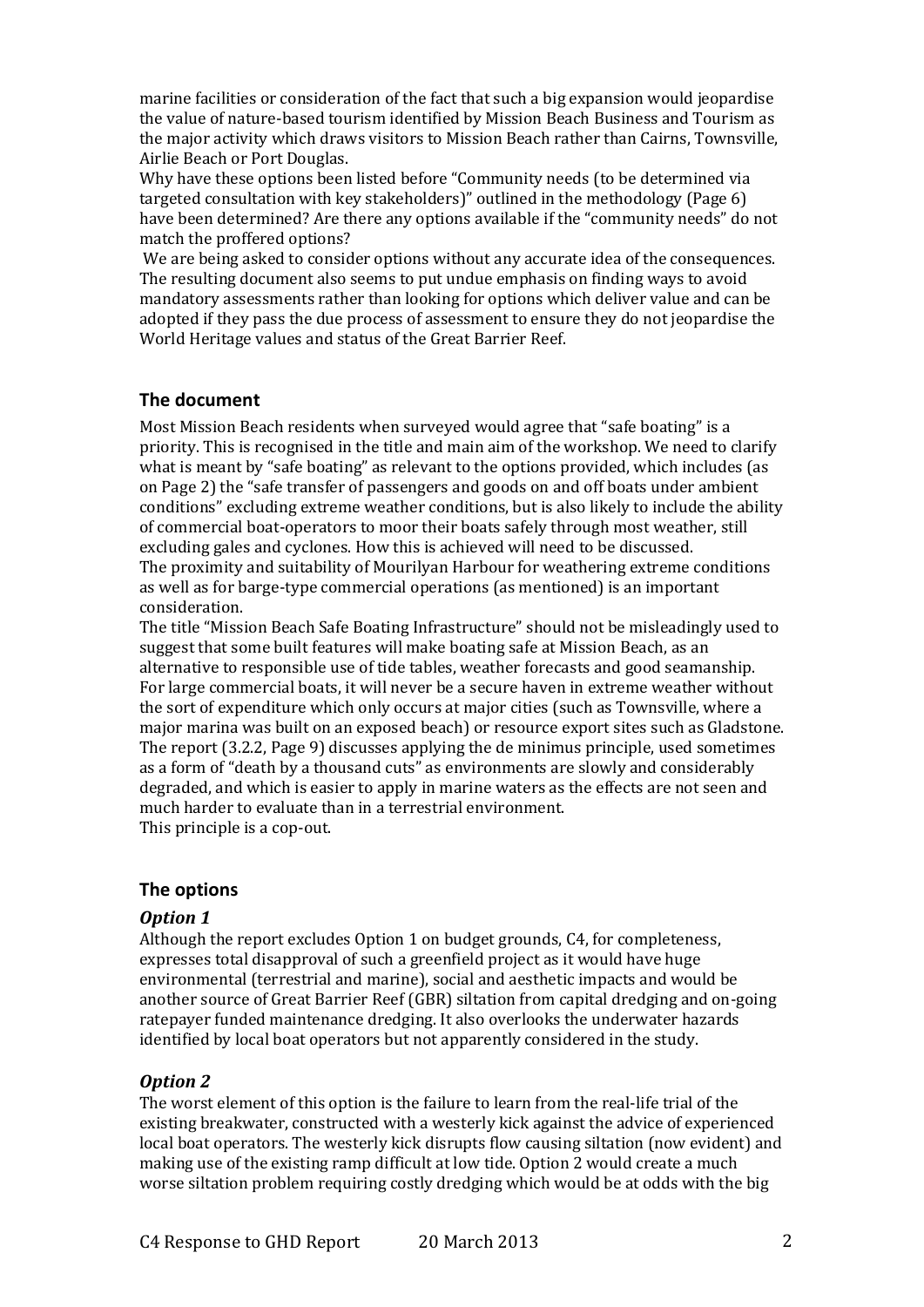and expensive campaign to reduce sediment in the GBR lagoon. Cassowary Coast Regional Council ratepayers, already in the firing line for dredging costs at Port Hinchinbrook, would have to pay for regular dredging to maintain access to a facility with this design. In addition, spoil from dredging would appear destined for somewhere in the Great Barrier Reef Marine Park.

The idea of turning Clump Point boat ramp into a barge port is absurd for many reasons including the fact that Mourilyan is a proper harbour only 18nm away, Narragon Beach is a residential/rural/conservation area and the Mission Beach area is not an industrial area.

C4 suggested a third ramp adjacent to the existing two-lane ramp but not particularly "for use by commercial operators" as stated in the document. Although this would not serve the needs of large commercial boats, it would ease one of the most frequent complaints from residents and visitors which is over ramp capacity and parking on busy days (when safe operations from the jetty in its original configuration are safe).

### *Option 3*

The Yasi recovery-funded replacement jetty was designed and put out to contract and then had to be cut down in capacity because the design did not meet required standards and the extra piling needed would put the project over-budget. This unpredictability of design to construction caused great unease in looking at major structural options which have not been specified in terms of size or location.

If the circling rockwall was built to the scale of Redcliffe Jetty in Southern Queensland it would likely create the same turbidity which ruined Redcliffe as a premier dive site ("we have seen it worse than the Brisbane River (0m vis)", Jason Blackwell, Dive Dive Dive, diveoz.com.au ). It would also, like a Trojan Horse, provide a defacto boat park. Apart from these problems, there is no way such a rockwall could be anything but an eyesore which would seriously detract from the visual amenity of a unique environment. (A key reason the GBR was listed as a World Heritage Area was its exceptional natural beauty and aesthetic importance, above and below water.) The report correctly identifies popular sentiment about the aesthetics. It may be that some more effort is required to find wave attenuating designs which will work in the particular conditions of Boat Bay an not create an eyesore.

Under Approval Requirements (Table column 1, Page 19) the text states that "drop camera surveys should satisfy requirements". Such camera surveys capture immobile bottom fauna (e.g. barnacles) and flora at the limits of visibility and a few larger swimming organisms but in no way replace a proper survey in which humans carry out direct observations. The terrestrial equivalent would be setting up a remote camera in a forest; you will see the trees and plants and a few animals may wander by. If a cassowary did not pass, could you say that cassowaries did not occur in the area? Apart from the larger corals, plants and fish, you will get a skewed idea of what is under the water. Seahorses, for example, cannot be seen this way. Turtles may not swim past during the camera run so would therefore be determined as not present.